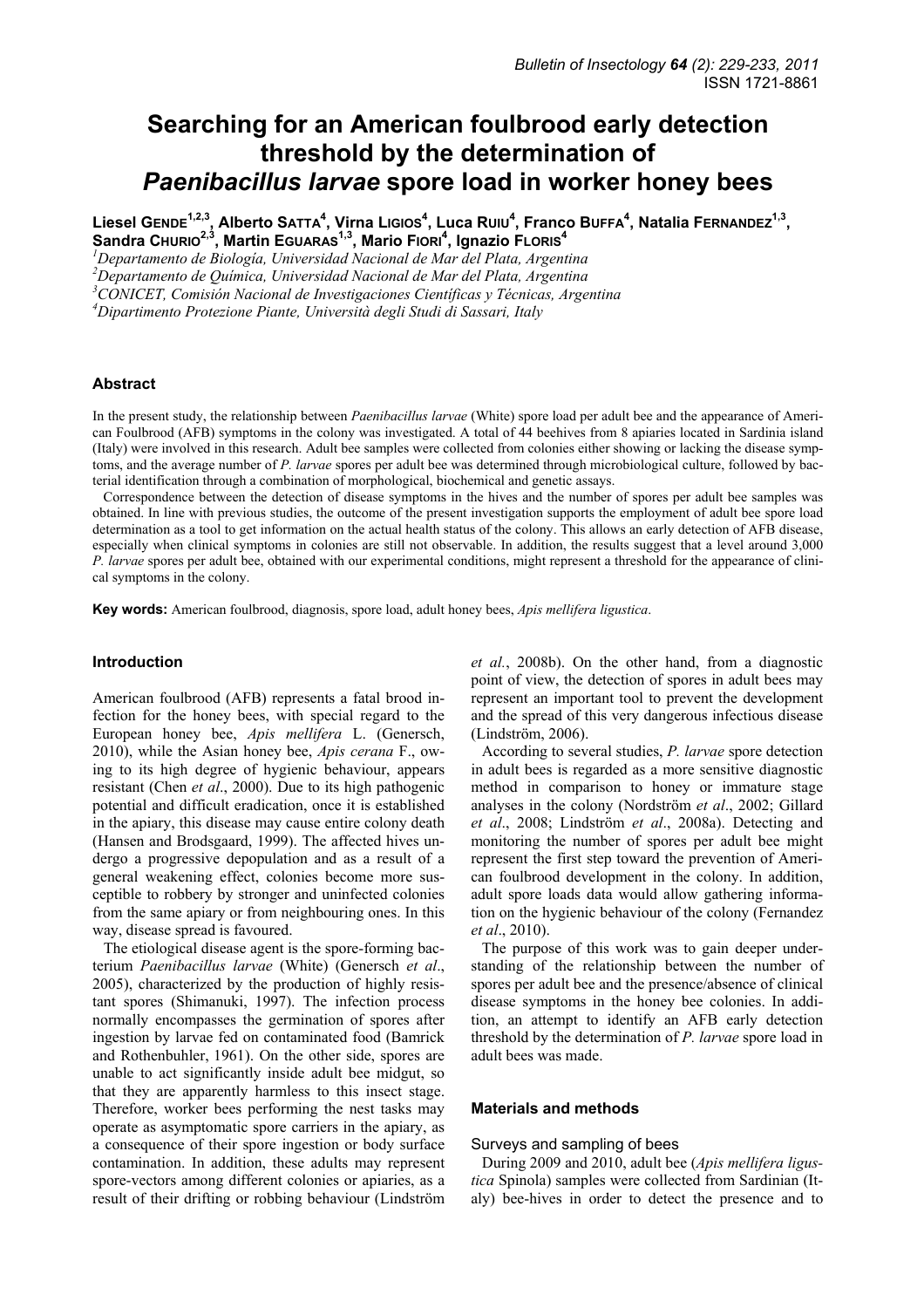quantify the abundance of *P. larvae* spores, combining standard bacteriological and molecular approaches. Honey bee samples were collected from a total of 44 colonies kept in Dadant hives belonging to 8 apiaries, 3 of which located in the North (Berchidda 1, Berchidda 2, Capocaccia) and 5 in the South (Carbonia, Ingurtosu, Montevecchio, Musei, San Giovanni) of the island, during September-November 2009 and October-November 2010. Either colonies with AFB clinical symptoms or apparently healthy, were sampled.

Each colony was thoroughly inspected and all brood combs of the nest were visually screened for the absence or the presence of cells showing typical clinical symptoms, such as larval remains and dried-in scales. After the visual exam, samples of approximately 100 adult bees from each beehive were collected from combs with unsealed brood frames, thereby including worker bees performing tasks in the nest as cell cleaning or tending brood (Nordström, *et al*., 2002). Samples were stored at −20 °C before being subjected to microbiological analysis.

## Isolation of spores from bees

Spores were isolated from bees, following a method proposed by Hornitzky and Karlovskis (1989) with several modifications. Thirty bees from each sample were randomly taken for the laboratory analyses and homogenized in 10 ml phosphate buffer (PBS:  $Na<sub>2</sub>HPO<sub>4</sub>$ ,  $KH<sub>2</sub>PO<sub>4</sub>$ , NaCl) pH 7.2, using a stomacher for two minutes at 230 rpm. The resulting homogenate was then placed in a 90 ºC water bath for 10-15 minutes, and shaken by vortex for 30 seconds.

In order to quantify viable spore abundance, serial dilutions (1:2 and 1:10) of the bee homogenates were prepared and their aliquots (100 µl) were plated on MYPGP agar Petri dishes (Dingman and Stahly, 1983), supplemented with 9 g/l nalidixic acid to inhibit *Paenibacillus alvei* (Cheshire et Cheyne) growth, and incubated at 37 °C in microaerophilia (5-10% CO<sub>2</sub>). The plates were checked after 2 and 4 days to count the number of *P. larvae*-like colony forming units (CFU) for each dilution, which permitted to calculate the number of viable spores per adult bee. These analyses were replicated three times.

After counting, *P. larvae*-like colonies were purified twice on MYPGP agar supplemented with nalidixic acid before being stored at 4 °C on Nutrient Broth (Difco) containing 20% glycerol. These colonies were subjected to the following specific identification analyses.

## Identification of *Paenibacillus larvae*

Morphological observations of bacterial colonies and single cells under a light microscope were routinely conducted in order to screen for *P. larvae* isolates (Schaad, 2001). On the basis of their morphological characteristics, *P. larvae*-like isolates (3 per bee sample) were selected and submitted to biochemical and genetic analyses.

After preliminary catalase test (Heyndrickx *et al*., 1996) and Gram staining (Beveridge, 2001), bacterial isolates grown on MYPGP agar, were characterised by the API 20E kit (bioMérieux, France), specifically designed for Enterobacteriaceae identification, following manufacturer's instructions. For this purpose, a plastic strip holding twenty mini-test tubes was inoculated with a suspension of the bacterial culture that, as checked with a densitometer, had a turbidity corresponding to McFarland 2. After incubation for 24 and 48 h at 37 °C, colour reactions were read and converted to the sevendigit code, also known as Analytical Profile Index (API), employed for the bacterial identification (Kilwinski *et al*., 2004).

*P. larvae* specific identification was confirmed also by genetic analyses. The isolates were routinely grown on MYPGP agar supplemented with nalidixic acid. After 48 h, total DNA was extracted with Dneasy Blood & Tissue Kit (Qiagen, Valencia, CA) following the manufacturer's instructions, and used as a template for Polymerase Chain Reactions (PCRs) with specific primers PL 4 (5'-TCAGTTATAGGCCAGAAAGC-3') and PL 5 (5'-CGAGCGGACCTTGTGTTTCC-3') (Piccini *et al*., 2002) which amplifies a 700 bp fragment of the *P. larvae* 16S rRNA gene. PCR was performed in a final volume of 25  $\mu$ l containing 0.75  $\mu$ l of 1.5 mM MgCl<sub>2</sub>, 2.5 µl of 10 x PCR buffer,  $0.5$  µl of 100 µM deoxynucleotide triphosphate mix, 1 U of Taq DNA polymerase (Invitrogen, Carlsbad, CA) and 0.4 µM of each primer. All PCRs were conducted with an initial denaturation phase (1 min) at 95 °C followed by 30 amplification cycles involving 93 °C (1 min), 60 °C (30 s), 72 °C (1 min) and a final extention step (5 min) at 72 °C, using a MJ MINI BIO-RAD Thermocycler. PCR products were visualized by electrophoresis in 0.8% (w/v) agarose gels stained with SYBR Safe (Invitrogen, Eugene, Oregon, USA) DNA gel staining and visualized using a UV-Transiluminator (GEL DOC 2000 BIO-RAD).

A *P. larvae* strain isolated from a bee hive in Calabria (Italy) and previously characterized was used as a control.

## Statistical analysis

All statistical analyses were performed with Statgraphics Plus software (2001) with significance level set at  $\alpha$  = 0.05.

Data on spore number per adult bee were analysed by general linear model (GLM) of ANOVA, and means were separated by least squares means comparison (LSD test).

For a comparison between colonies with and without symptoms the means of spore number per bee were submitted to t-test.

In all cases data met the assumption of variance homogeneity and non-transformed values were used in the analyses.

## **Results and discussion**

Almost all the samples (95%) collected from Sardinian bee hives cultured on MYPGP agar supplemented with nalidixic acid, showed typical *P. larvae* colonies. The colonies, after 4 days, were small, regular with a rough surface, flat or with a raised profile, and colour pale beige. All isolates selected for biochemical and genetic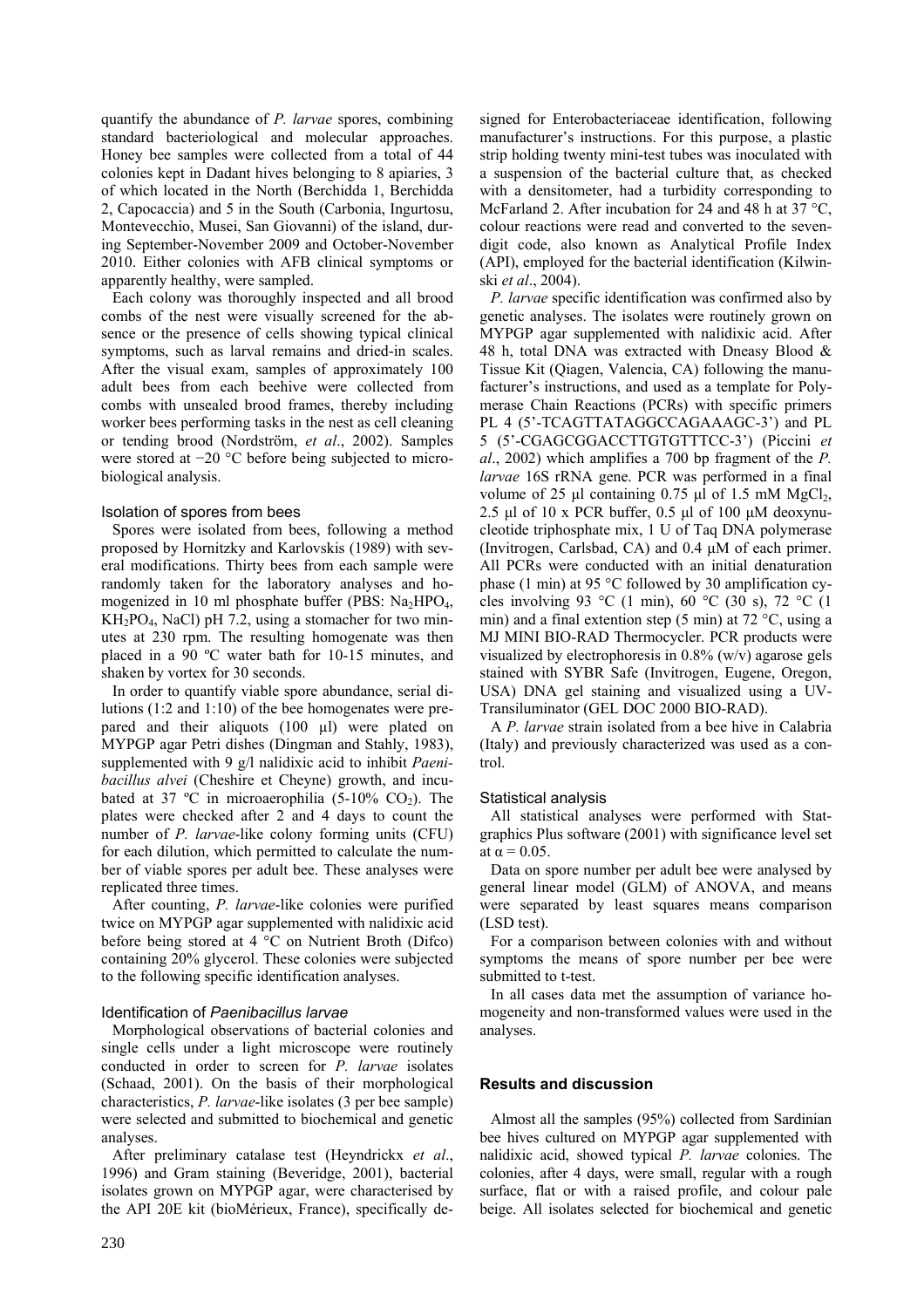analyses were Gram positive and catalase negative. As a result of Analytical Profile Index (API) test, they showed a typical carbohydrate acidification profile with acid from glucose and trehalose, but not from arabinose and xylose. Moreover some isolates showed variability on Ortho-Nitro-Phenil-β-D-GalactoPyranoside, on gelatin hydrolysis and utilization of rhamnose (Kilwinski *et al*., 2004).

Identification by PCR confirmed the identification results of the biochemical and physiological tests, giving the expected amplification product of 700 bp, as shown on figure 1 where PCR products from 5 different *P. larvae* isolates are compared to a control strain from Calabria. In addition to their usefulness for bacteria identification, these data represents also a further support to the reliability of PCR with specific *P. larvae* primers, as a quick and sensitive method for the AFB laboratory diagnosis, even when there are not visible disease symptoms. In line with various researches it allows to detect spores of the AFB agent from samples of either adult bees (Hornitzky, 1998; Lindström and Fries, 2005; Piccini and Zunino, 2001) or honey (Hansen, 1984; Hansen and Brødsgaard, 1999; Ritter, 2003).

In the apiary where all sampled colonies showed AFB clinical symptoms (San Giovanni and Carbonia), the average number of spores per bee was significantly higher (5,265  $\pm$  395 and 4,511  $\pm$  309, respectively) than that observed in the apiaries where all colonies showed no symptoms of the disease (Berchidda 1, Berchidda 2, Ingurtosu, Montevecchio, and Musei) and in the apiary of Capo Caccia where among 19 colonies screened only one showed AFB clinical symptoms (figure 2) (df = 7; F  $= 31.35$ ; P < 0.0001). In the apiaries with no symptoms, the mean levels of spores per bee ranged between  $14 \pm 7$ (Berchidda 1) and  $1,842 \pm 1,589$  (Berchidda 2) while in the apiary of Capo Caccia this value corresponded to  $438 \pm 188$ .

Considering all the colonies with clinical symptoms from different apiaries as one group (17.5% of the total colonies), the average number of spores per bee was significantly higher than that observed in the group of colonies with no symptoms (82.5% of the total colonies)  $(4,623 \pm 942 \text{ and } 274 \pm 665,$  respectively) (t = -14.8345  $P < 0.01$ ).

In addition, the number of spores per bee in colonies with clinical symptoms was always higher than  $3,031 \pm$ 1,180, while in samples collected from colonies with no symptoms it was always lower than  $1,609 \pm 566$ , with the sole exception of a sample with  $3,431 \pm 1,875$  (figure 3). These results suggest that a level around 3,000 *P. larvae* spores per adult bee, determined with the methodologies employed in this work, might represent a threshold for the appearance of clinical symptoms in the colony.

More in general, the present investigation is in line with conclusions raised by Lindström and Fries (2005) that suggested the use of adult bee spore load as a parameter to get information on the actual health status of the colony. Other recent studies support the use of this method as an efficient tool to detect clinically diseased colonies (Nordström *et al*., 2002; Gillard *et al*., 2008; Lindström *et al*., 2008a; 2008b), but it permits also to identify colonies at sub-clinical disease stage (Lindström, 2008).



**Figure 1.** Agarose electrophoresis gel showing PCR products for a 16S rRNA gene fragment amplification of *P. larvae* isolates from different localities. Line 1, Musei; line 2, Calabria (positive control); line 3, Berchidda 1; line 4, Capo Caccia; line 5, Montevecchio; line 6, Ingurtosu; line C, negative control SDW; Lanes M, 100 bp ladder (Invitrogen).



**Figure 2.** Number of spores per adult bee in different apiaries. The Whisker represents the maximum and the minimum of the values recorded; the points indicates the average; the left, right and middle lines of the box indicate the lower and upper quartile and the median, respectively. Bars marked with different letters indicate significant differences (GLM ANOVA,  $P \le$ 0.01 followed by LSD test,  $\alpha = 0.05$ ).



**Figure 3.** Mean number  $(\pm \text{ SE})$  of spores per adult bee in colony samples with or without American Foulbrood symptoms. Figure shows only the samples (11) with adult spore loads higher than 1,000. The other samples collected from non symptomatic colonies (33) are not represented as the relative spore loads ranged between 0 and 419. The shaded area included in the horizontal threshold line defines a range of average spore load in which both symptomatic and asymptomatic colonies can be found.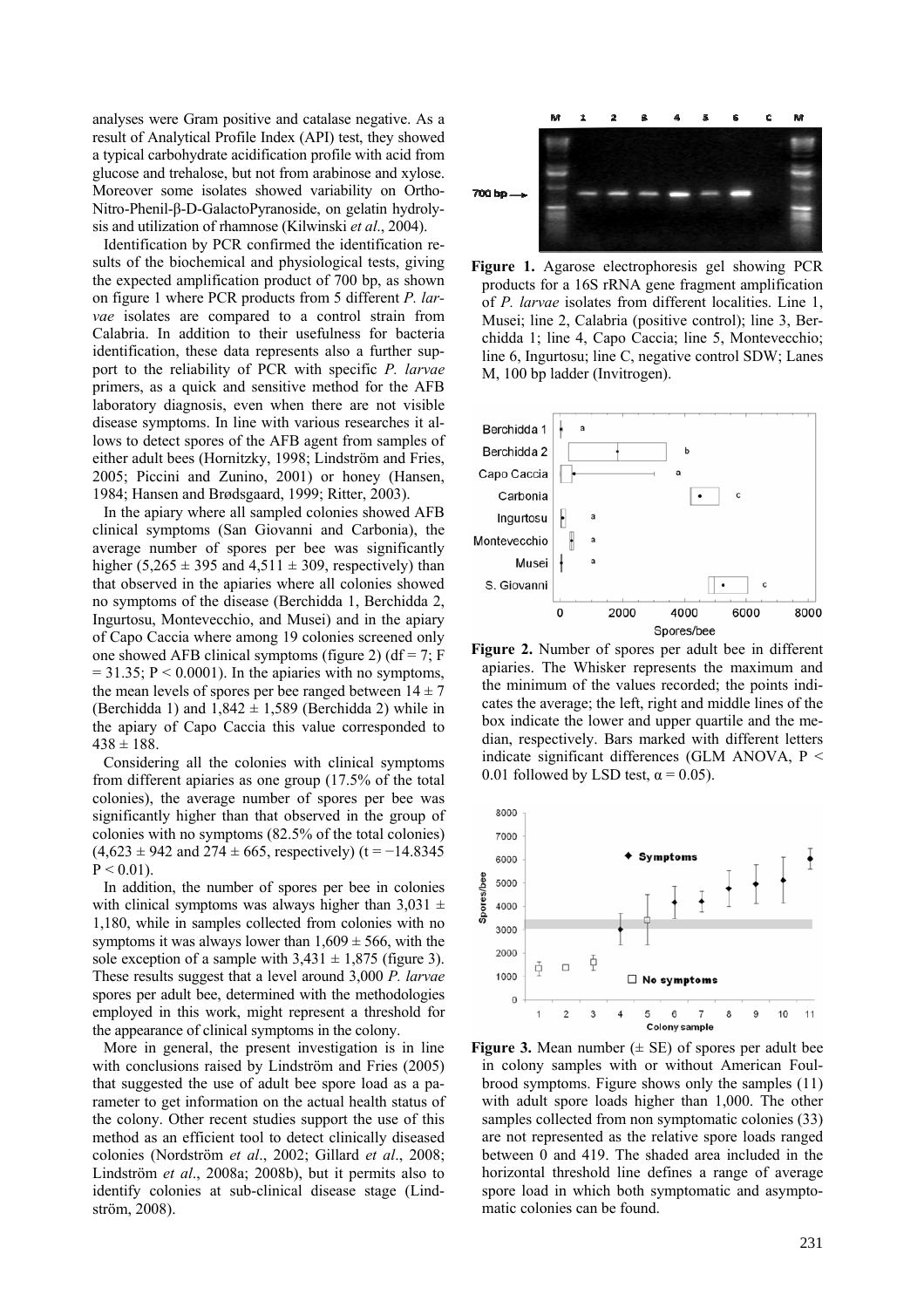Further improvements of this detection method might involve new strategies, such as the direct DNA extraction from sampled adult bee spores, followed by quantitative 16S rRNA gene amplification (D'Alessandro *et al.*, 2007). This would allow skipping the timeconsuming microbiological cultures and colony forming unit counting.

The high percentage (82.5%) of colonies at the subclinical stage of the disease we observed is representative of how early spore detection in adult bees can be helpful in determining the risk of clinical symptoms development (Nordström *et al.*, 2002; Lindström *et al*., 2008a; 2008b). In a perspective of disease prevention, the determination of adult bee spore loads would be particularly important for yet asymptomatic colonies since symptomatic colonies are already lost for the beekeeper.

Referring to the reported relationship between spore load per adult bee and the disease stage, the determination of a threshold associated to the spread of clinical symptoms in the colony would be really valuable. In our experimental conditions this level was around 3,000 spores per adult bee. However, this value referred to the apiaries involved in this research, has to be carefully considered as more information will come from future studies conducted on colonies from different areas. In fact, there are numerous factors affecting the number of spores necessary to produce clinical symptoms, which make hard the determination of such a threshold. For instance, it is known that different *P. larvae* strains may show variable virulence levels (Genersch *et al*., 2005) and that individual larval physiological traits may lead to different susceptibility degrees (Rothenbuhler and Thompson, 1956). At the colony level, the dissimilar hygienic behaviour of adult bees may affect the development of the disease (Spivak and Reuter, 2001). In addition, environmental factors such as pollen availability and nectar flow intensity can also play an important role (Momot and Rothenbuhler, 1971).

Previous reports (Gillard *et al*., 2008; Lindström, 2008; Lindström *et al*., 2008a; 2008b) focused on the distribution of *P. larvae* spores in adult bees within the hive (brood chambers, supers), or at the apiary level. More recently (Zuur *et al.*, 2009; Fernandez *et al*., 2010), the relationship between the number of spores per bee and the disease stage in colonies from apiaries with different AFB history was studied and many factors were supposed to be implicated (i.e. outbreaks prior to the study, beekeeper management, bee drifting or robbing behaviour, the presence of other pathologies, environmental conditions). In particular, the possible influence of the Varroa management should be taken into account. In fact, the mite may cause variable degrees of colony weakening, in relation to the infestation level, making it more susceptible to the AFB development. On the other side, it may also cause a brood weight loss, which would influence directly *P. larvae* spore titre in the colony. Moreover, we cannot exclude that colonies with high *P. larvae* spore loads may not show AFB clinical symptoms as a result of the preventive use of antibiotics or of a higher intrinsic colony resistance to the disease. These factors may retard or hide the onset of the disease.

For all these reasons, more research is needed to come to a broadly applicable model of AFB development risk assessment based on a *P. larvae* spore load threshold. Considering the high variability of factors affecting symptomatology appearance in the colony, at the present state of the art, instead of a specific threshold, referring to a spore load range associated with symptoms appearance would be more realistic. Given that adult spore load monitoring in the bee colonies would be very helpful for disease prevention purposes in the apiary, a detection threshold would need to be defined case by case.

## **Acknowledgements**

The authors would like to thank Partial Financing Program of Short Stay Abroad (CONICET, Argentina), and UNMDP; and the financial support granted by Visiting professor of Sassari University (Italy).

## **References**

- BAMRICK J. F., ROTHENBUHLER W. C., 1961.- Resistance to American foulbrood in honey bees. IV. The relationship between larval age at inoculation and mortality in a resistant and in a susceptible line.- *Journal of Invertebrate Pathology*, 3: 381-390.
- BEVERIDGE T. J., 2001.- Use of the Gram stain in microbiology.- *Biotechnic & Histochemistry*, 76: 111-118.
- CHEN Y. W., WANG C. H., AN J., HO K. K., 2000.- Susceptibility of the Asian honey bee, *Apis cerana*, to American foulbrood, *Paenibacillus larvae larvae*.- *Journal of Apicultural Research,* 39: 169-175.
- D'ALESSANDRO B., KARINA A., PICCINI C., ZUININO P., 2007.- DNA extraction and PCR detection of *Paenibacillus larvae* spores from naturally contaminated honey and bees using spore-decoating and freeze-thawing techniques.- *World Journal of Microbiology and Biotechnology*, 23: 593-597.
- DINGMAN D. W., STAHLY D. P., 1983.- Medium promoting sporulation of *Bacillus larvae* and metabolism of medium components.- *Applied and Enviromental Microbiology*, 46: 860-869.
- FERNÁNDEZ N. J., GENDE L. B., EGUARAS M. J., 2010.- Advances in *Paenibacillus larvae* and American foulbrood monitoring in honey bee colonies from Argentinean apiaries.- *Journal of Apicultural Research*, 49: 287-289.
- GENERSCH E., 2010.- American foulbrood in honeybees and its causative agent, *Paenibacillus larvae*.- *Journal of Invertebrate Pathology*, 103: 10-19.
- GENERSCH E., ASHIRALIEVA A., FRIES I., 2005.- Strain- and genotype-specific differences in virulence of *Paenibacillus larvae* subsp. *larvae*, a bacterial pathogen causing American foulbrood disease in honeybees.- *Applied end Environmental Microbiology*, 71: 7551-7555.
- GILLARD M., CHARRIERE J. D., BELLOY L., 2008.- Distribution of *Paenibacillus larvae* spores inside honey bee colonies and its relevance for diagnosis.- *Journal of Invertebrate Pathology*, 99: 92-95.
- HANSEN H., 1984.- Methods for determining the presence of the foulbrood bacterium *Bacillus larvae* in honey.- *Tidsskrift for Planteavl*, 88: 325-328.
- HANSEN H., BRODSGAARD C. J., 1999.- American foulbrood: a review of its biology, diagnosis and control.- *Bee World*, 80: 5-23.